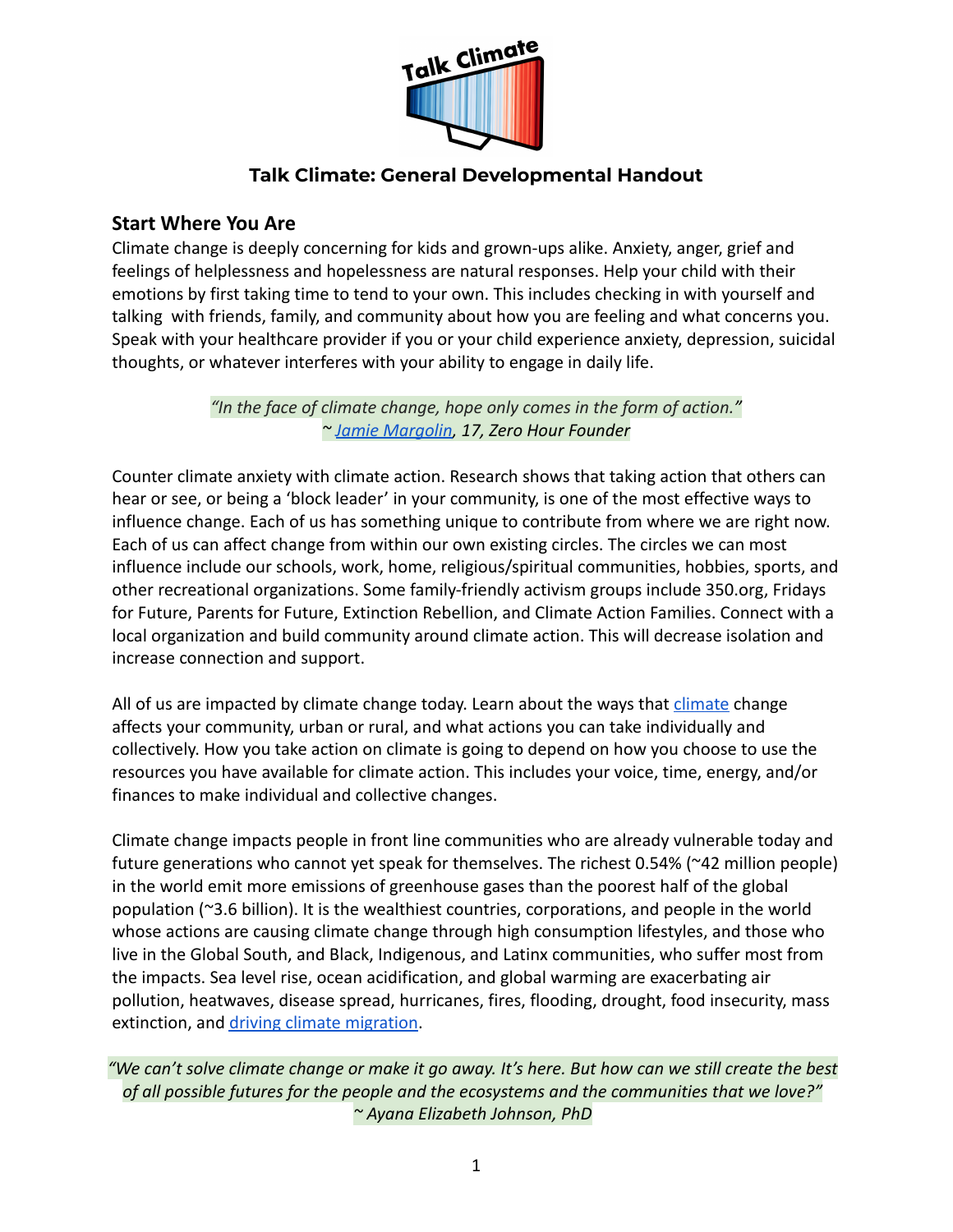# **Laying a Foundation**

Let's be honest, talking about climate change with kids or adults can feel scary and uncertain, especially if we've never done it before. Worry that we will scare people, especially children, with climate information can stop us in our tracks. The belief that we aren't expert "enough" can leave us feeling ill-equipped in even bringing up the topic or answering basic questions. These feelings are normal, even amongst scientists studying climate change! The reality is, kids are going to hear about climate change sooner rather than later, and you don't need to be an expert to talk with them about climate change. Talking about climate early and often, in a developmentally guided way, helps build a strong foundation for them to weather the uncertainty and adversity of our changing world.

*Start from the heart. Start by talking about why it matters to us, to begin with genuinely shared values. Do we live in the same community? Do we enjoy the same outdoor activities: hiking, biking, fishing, even hunting? Do we care about the economy or national security? ~ [Katharine Hayhoe, PhD](http://www.katharinehayhoe.com/wp2016/)*, *Professor, Director of the Climate Center*

As a parent, caregiver, teacher, or mentor of children in your family and community, you are uniquely equipped to navigate climate conversations. You know who they are developmentally and emotionally; what sensitivities need tending; how to tap into their natural interests; and to center their unique learning and growing style. This is foundational to helping them hold, express and work through difficult thoughts, feelings and uncertainties that often arise. They need us to help them understand how their climate is changing and their role in advocating for a stable and healthy climate, planet, and society.

#### **Respond with Developmental-Attunement**

**Preschoolers** are developmentally falling in love with the natural world and understanding their connection to it. This is a time to build awareness of ecosystems and connections between them, and all of us. Participate in activities such as tree plantings or park clean-ups, which emphasize the message that earth is our shared home that we love and care for.

**Elementary-aged** kids are learning cause and effect alongside basic science. Around age 7, focus on how actions can make a difference. Invite kids' natural problem solving abilities into making greener decisions and traditions at home, school and in community, such as gardening, camps, and clubs. Avoid messages that may elicit hopelessness, as research shows this can foster anxiety and fear of the natural world. Use art, music, and storytelling to help kids imagine and create a healthier and more just world.

**Tweens and Teens** are generally concerned with the world outside of home and are exercising independence. Adults can help them build on their innate desire to lead and take action. Teens and tweens are at a natural developmental stage to become independent leaders and drive their own climate actions with the support of adults in their lives. As adults our job is to say 'yes' and find ways to support their ideas. Young people are motivated by peer social interactions and often find satisfaction engaging in projects and actions where they can

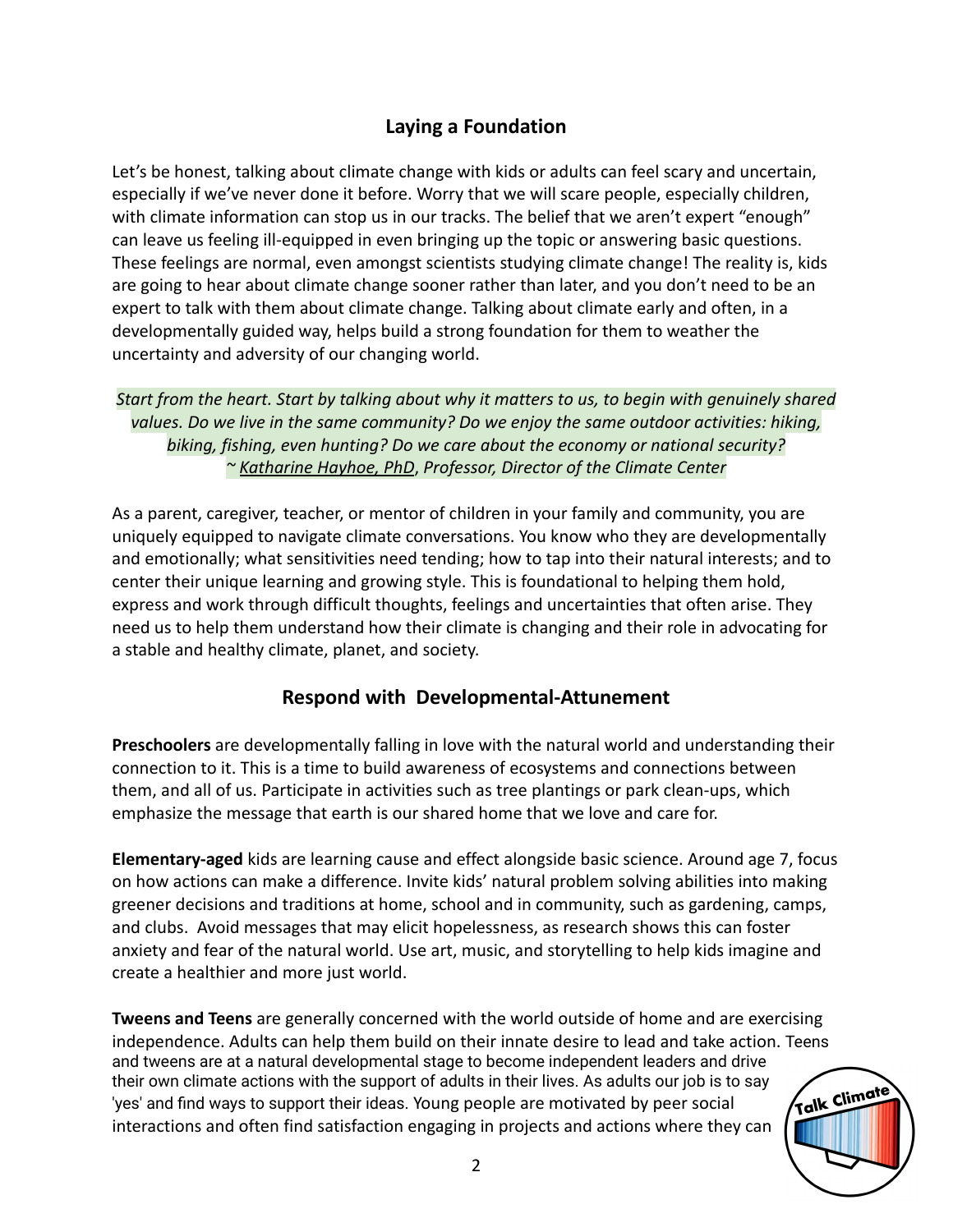make a difference together. Actions can include joining or starting a youth climate action organization with friends and peers such as: Sunrise, Fridays for Future, or Zero Hour. Other actions include creating art, music, or stories with a climate or justice theme. Our role as adults is to find supportive ways to say 'yes' and to empower their ideas and projects. While engaging in climate action is often a [protective](https://www.independent.co.uk/climate-change/news/climate-change-school-strikes-mental-health-students-children-a9225081.html) factor for mental well-being, [adolescents](https://www.thelancet.com/journals/lanplh/article/PIIS2542-5196%2817%2930045-1/fulltext) appear to be more vulnerable to climate related anxiety, depression, and suicidality than younger children. Adults need to help connect teens who are exhibiting concerning changes in mood, behavior, or functioning to mental health supports. If you think a teen is at-risk, look for [warning signs](https://suicidepreventionlifeline.org/how-we-can-all-prevent-suicide/) of teen suicide and seek immediate [help](https://suicidepreventionlifeline.org/help-yourself/youth/). That said, building a healthy, adaptive relationship with the facts of our changing climate, is basically a required skill for adulthood in the climate era. Our responsibility as adults is to help the next generations stay informed while also processing the forms of grief that comes with knowing the facts and experiencing climate change.

## **Let's Talk Climate**

Talking about climate change can feel just as uncomfortable as talking about sex with young people. For many of us, getting started can be the hardest part. Here are ways to invite young people into conversation and keep the door open for questions and support over time.

**Give an open invitation:** New and unfamiliar conversations benefit when supported by calm and unpressured spaces. Giving a heads up and offering choice, especially if this is the first time we are bringing up climate change, communicates that we are ready to listen and be present to whatever comes up. Sometimes just starting the conversation is a good enough first step.

*"Climate change is a big and difficult subject, and it's important that we discuss it. Would it be ok if we talk about it now?"*

*"I'm hearing more climate change on the news and realize we don't talk about it. Is now an ok time?"*

**Maintain curiosity:** People hold a variety of understandings about and responses to climate change. Holding curiosity allows us to hear and witness another's experience without making assumptions. From here, we can listen to and validate emotions and concerns without denying, correcting, or minimizing.

*"I'm wondering what you know or have heard about climate change?"*

*"I hear you're worried about worsening wildfires, I am too."*

**Follow their lead:** Ask, listen, and watch for how much they are ready to hear and discuss. Start with bite-sized, digestible information, and be available to answer questions as they crop up Acknowledge your own uncertainties, and be a partner in thinking things through. These are changing times and confusion is part of the

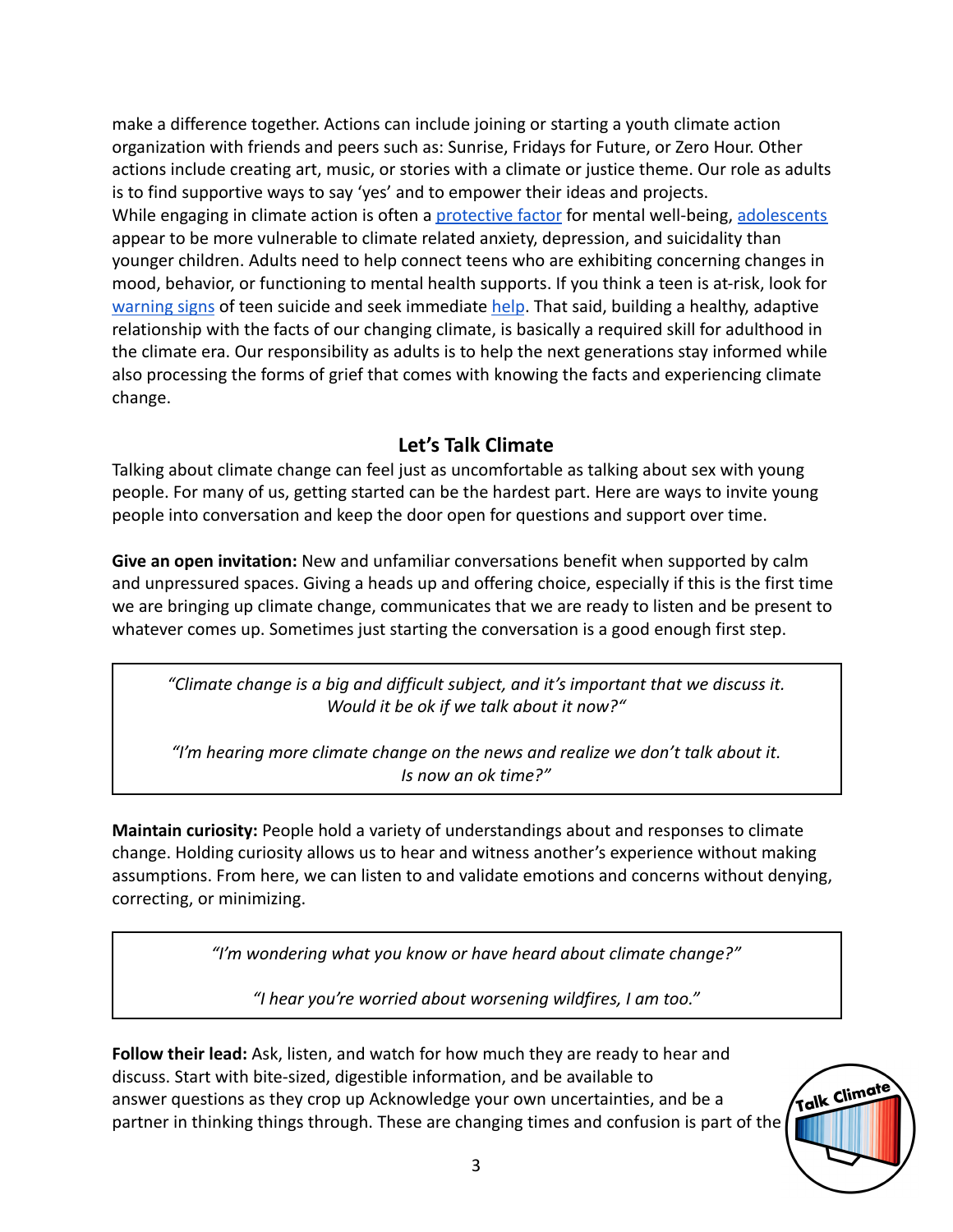process. Join your child in seeking answers by doing research together and learning more. Be ready to end the conversation when they are. If they stop participating or have no more questions, it might be the right time to pause. Tell them you're ready to talk any time they are. It's natural and healthy for kids to engage, disengage, and re-engage.

*"Do you want to know more?"*

*"I don't know, but I'd like to learn more about it with you."*

*"I'm wondering if you are ready to stop talking about this for now?"*

**Hold a Secure Space:** We need our young people and they need us. We aid their natural growth toward independence through supporting how they face climate change and by supporting their actions toward a more just and sustainable world. Validate difficult emotions and experiences, and help to shift into empowered, creative action. Together, act with curiosity and bring it into community. Bring attention to positive and motivating stories of restoration and climate action. Celebrate and acknowledge climate actions.

## **ACTIONS speak louder than words**

In order to make the necessary systemic changes, to soften the impacts of climate change and protect our future, we need everyone to actively work toward shifting culture. Cultural change comes from engaging, with frequent conversations, education, research, advocacy, actions, art, and activism. Below are a few ways you to contribute to collective action and address climate change:

- 1. **Talk Climate!** Research shows that talking about climate change within our sphere of influence, including with people at work, school, and with family, friends, and in our neighborhoods and communities, is the most important thing we can do to promote climate action.
- 2. **Climate Justice!** Elevate and participate in groups addressing systemic injustice, including racial, economic, and housing. As Ugandan climate activist Vanessa Nakate said, "We cannot achieve climate justice without racial justice." T Addressing long-standing systems of injustice are critical for getting to the root causes of climate change and helping those experiencing the greatest impact already.
- 3. **System Change!** It is systemic change that will ultimately allow us to address the climate crisis. At the same time, our individual choices have a ripple effect within our social circles. That shifts culture to affect the systemic changes needed to address the climate crisis.
- 4. **Empower Yourself and Young People!** Voice your climate concerns and ask for the specific changes you want from those in power. Research shows young people are influential in shifting the adults in their lives' views on climate. Involve and

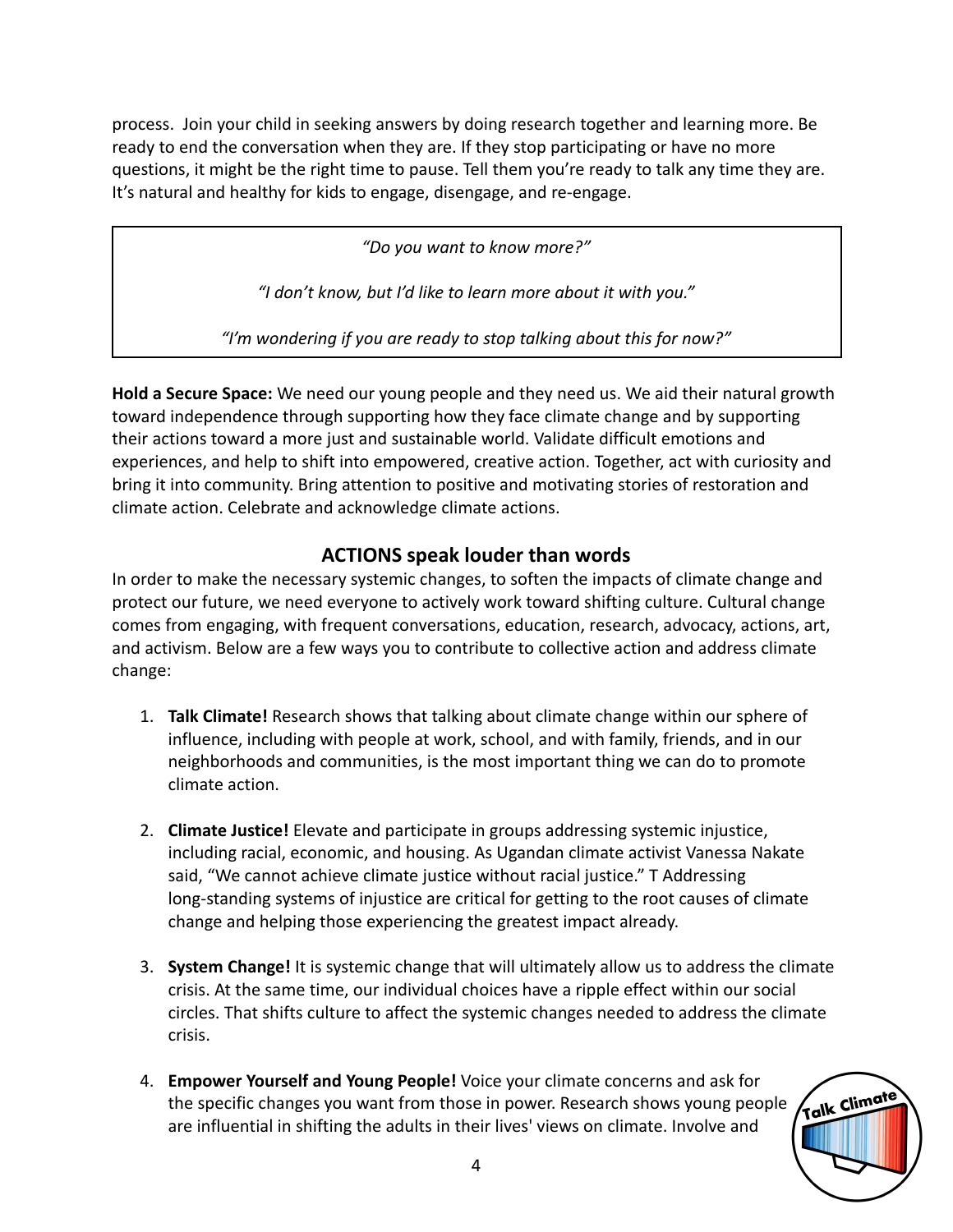support students and young people in community and civic action, and in developing relationships with politicians and decision makers.

5. **Protect and Restore Nature!** Participate in projects and programs that repair and bring improvements in health to people and the planet. These can include community tree plantings, tree preservation, removal of invasive species, and garbage pickup events. Join a 'citizen scientist' group to collect information aimed at improving the health of communities, and of land, air, and water. Participate in or donate to food justice projects such as pea patches, food forests, and community-led farms. Encourage your town or city to adopt a school garden program and landscape practices that include native species or plants that can adapt to your changing climate (such as drought-tolerant, fire-resistant, heat-tolerant, pollution-tolerant plants and trees). If you have a lawn, explore ways to make it more climate-friendly such as: adding a vegetable garden or fruit trees; adding plants that support birds, bees, and butterflies; or installing a rain garden to protect waterways from pollutant runoff.

#### 6. **Individual Choices Ripple Out to System Change!**

- Reduce gas fueled transportation including air and auto travel
	- Take a train or road trip instead of flying explore your region
	- Make your next car 100% electric, and push for electric public transport
	- Bicycle, and advocate for more protected bike lanes, trails, and walkable neighborhoods
- Adopt a planet friendly diet
	- Eat local and organic as much as possible, and ask your school or work to offer organic and local options.
	- Reduce or stop eating meat and dairy, and ask your school or workplace to offer more dairy-free and meat-free protein options.
	- Start a garden or join a community garden.
- Reduce food waste
	- Plan meals and get creative with leftovers.
	- Groups like Buy Nothing can connect you with neighbors to share extra food.
	- Ask your city to offer composting service, or compost in your yard or community garden.
- Shift to renewable power and electric appliances
	- The most efficient cooking is electric induction.
	- Electric Heat Pumps are most efficient for heating and air conditioning.
	- Solar has dropped in price by more than half in a decade. Ask your city or state to build solar and wind energy that everyone can benefit from, and if you can afford to, install solar on your roof.